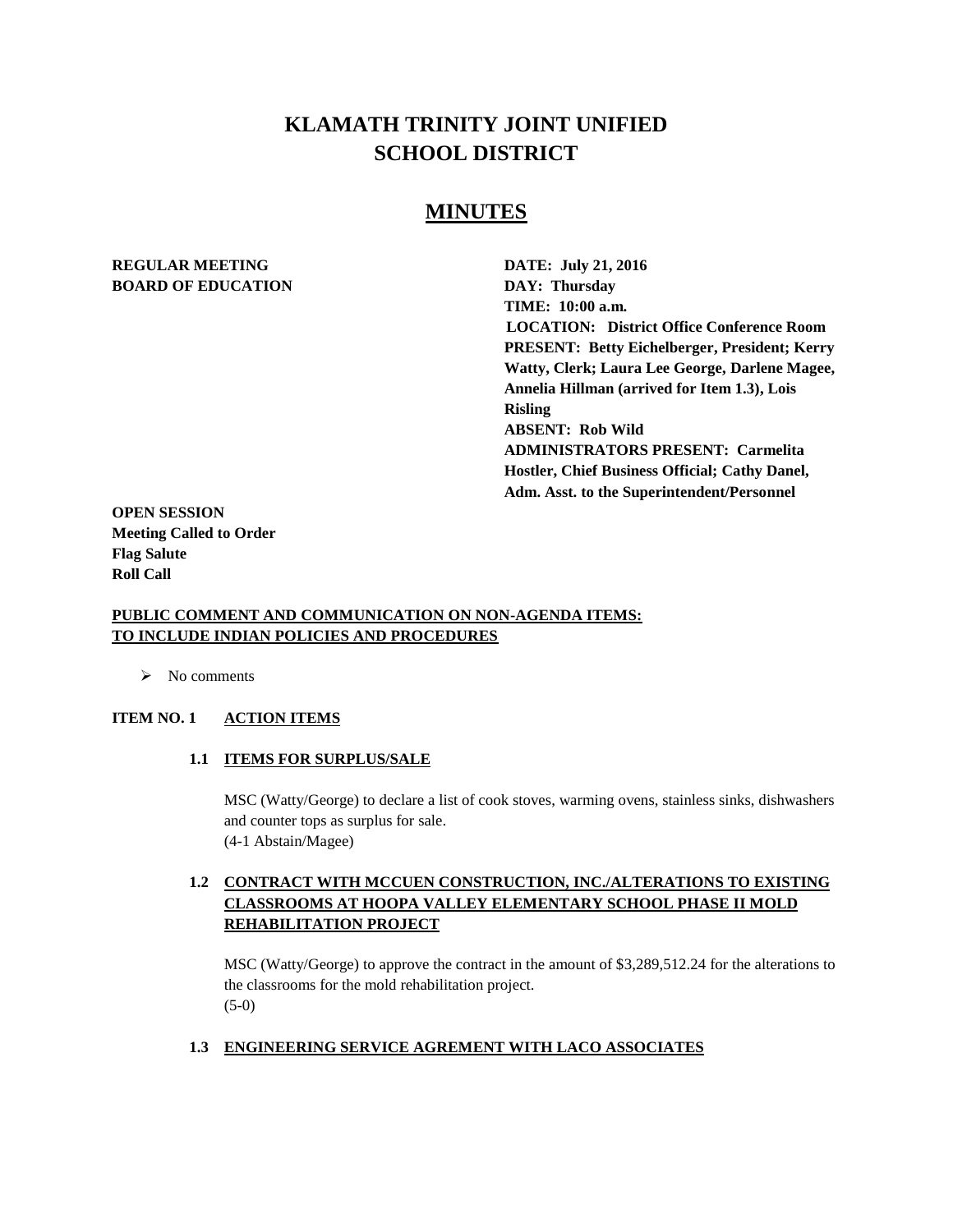MSC (Magee/Eichelberger) to approve the estimated fee agreement with Laco Associates in the amount of \$18,315.00 for construction test and inspection services for Trinity Valley, Orleans and Jack Norton Elementary Schools, Phase II. (5-1 Abstain/Hillman)

## **1.4 WORLD TELECOM & SURVEILLANCE INC QUOTE-INTERCOM/PAGING/BELL/CLOCK SYSTEM INCREMENT #1 TRINITY VALLEY ELEMENTARY SCHOOL-PHASE 2**

MSC (Magee/George) to approve the quote in the amount of \$8,449.34 for the installation of a Valcom Class Connection paging/clock/bell system at Trinity Valley Elementary School.  $(6-0)$ 

## **1.5 WORLD TELECOM & SURVEILLANCE INC. QUOTE-DATA/VOICE CABLING INCREMENT #2 TRINITY VALLEY ELEMENTARY SCHOOL-PHASE 2**

MSC (Watty/Hillman) to approve the quote in the amount of \$20,022.37 for the installation of Category 6 Data Cable to designated outlet locations at Trinity Valley Elementary School. (6-0)

## **1.6 WORLD TELECOM & SURVEILLANCE INC QUOTE-INTERCOM/PAGING/BELL/CLOCK SYSTEM INCREMENT #2 TRINITY VALLEY ELEMENTARY SCHOOL-PHASE 2**

MSC (George/Watty) to approve the quote in the amount of \$10,605.64 for the installation of a Valcom Class Connection paging/clock/bell system at Trinity Valley Elementary School. (6-0)

## **1.7 WORLD TELECOM & SURVEILLANCE INC QUOTE-INTERCOM/PAGING/BELL/CLOCK SYSTEM INCREMENT #2 ORLEANS ELEMENTARY SCHOOL-PHASE 2**

MSC (Hillman/Magee) to approve the quote in the amount of \$9,670.95 for the installation of a Valcom Class Connection paging/clock/bell system at Orleans Elementary School. (6-0)

## **1.8 WORLD TELECOM & SURVEILLANCE INC. QUOTE-DATA/VOICE CABLING INCREMENT #2 ORLEANS ELEMENTARY SCHOOL-PHASE 2**

MSC (Watty/Magee) to approve the quote in the amount of \$8,525.86 for the installation of Category 6 Data Cable to designated outlet locations at Orleans Elementary School. (6-0)

#### **1.9 WORLD TELECOM & SURVEILLANCE INC QUOTE-INTERCOM/PAGING/BELL/CLOCK SYSTEM INCREMENT #2**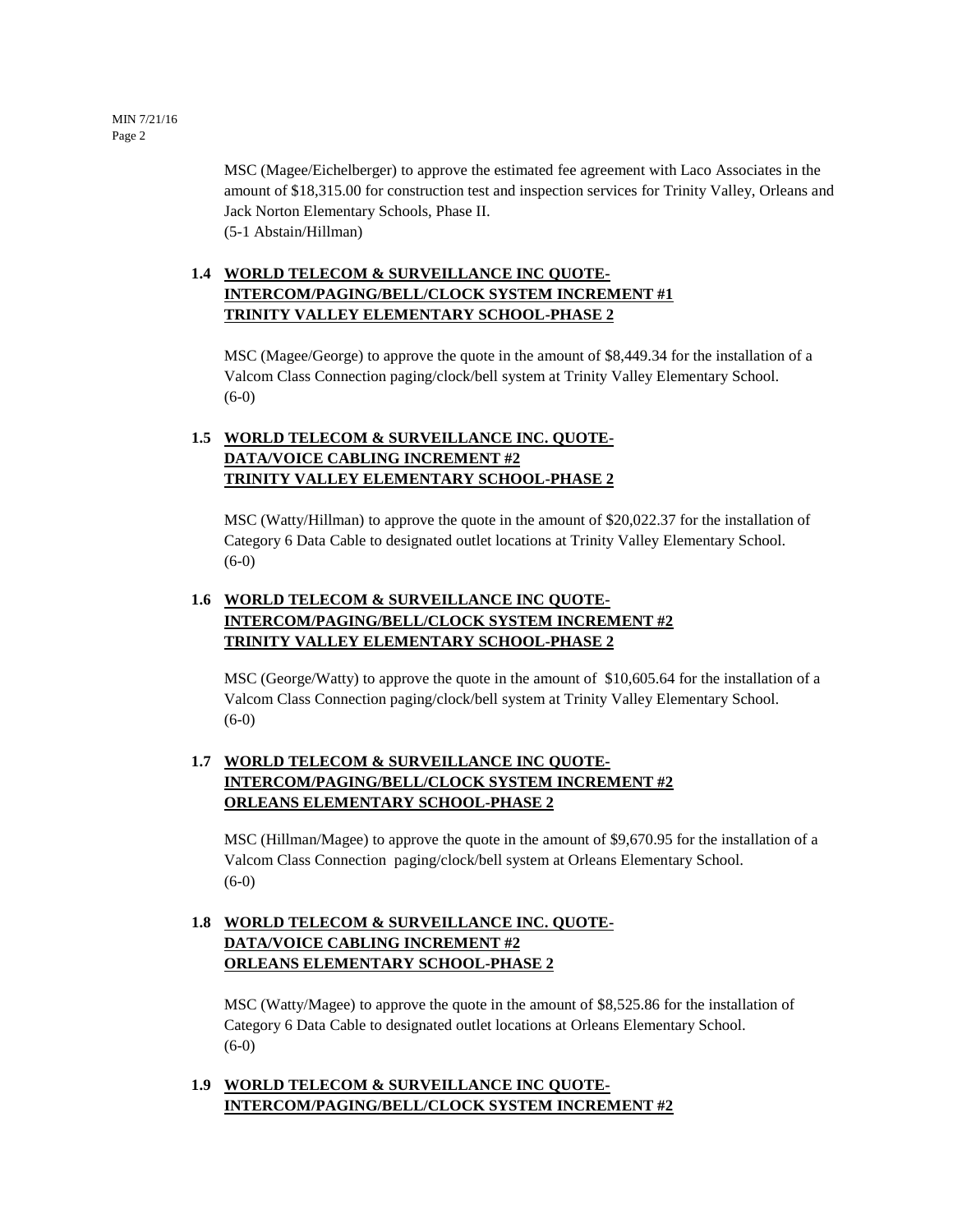$\setminus$ 

#### **JACK NORTON ELEMENTARY SCHOOL-PHASE 2**

MSC (Magee/Hillman) to approve the quote in the amount of \$19,615.73 for the installation of a Valcom Class Connection paging/clock/bell system at Jack Norton Elementary School. (6-0)

## **1.10 WORLD TELECOM & SURVEILLANCE INC QUOTE-INTERCOM/PAGING/BELL/CLOCK SYSTEM INCREMENT #2 HOOPA VALLEY ELEMENTARY SCHOOL-PHASE 2**

MSC (George/Eichelberger) to approve the quote in the amount of \$22,675.47 for the installation of a Valcom Class Connection paging/clock/bell system at Hoopa Elementary School.  $(6-0)$ 

#### **1.11 WORLD TELECOM & SURVEILLANCE INC. QUOTE-DATA/VOICE CABLING INCREMENT #2 HOOPA VALLEY ELEMENTARY SCHOOL-PHASE 2**

MSC (Watty/Magee) to approve the quote in the amount of \$67,300.47 for the installation of Category 6 Data Cable to designated outlet locations at Hoopa Valley Elementary School. (6-0)

## **1.12 WORLD TELECOM & SURVEILLANCE INC QUOTE-INTERCOM/PAGING/BELL/CLOCK SYSTEM INCREMENT #1 HOOPA VALLEY HIGH SCHOOL-PHASE 2**

MSC (Magee/Hillman) to approve the quote in the amount of \$10,976.29 for the installation of a Valcom Class Connection paging/clock/bell system at Hoopa Valley High School. (6-0)

#### **1.13 WORLD TELECOM & SURVEILLANCE INC QUOTE-INTERCOM/PAGING/BELL/CLOCK SYSTEM INCREMENT #2 HOOPA VALLEY HIGH SCHOOL-PHASE 2**

MSC (Hillman/Watty) to approve the quote in the amount of \$21,438.10 for the installation of a Valcom Class Connection paging/clock/bell system at Hoopa Valley High School. (6-0)

## **1.14 WORLD TELECOM & SURVEILLANCE INC. QUOTE-DATA/VOICE CABLING INCREMENT #2 HOOPA VALLEY HIGH SCHOOL-PHASE 2**

MSC (George/Watty) to approve the quote in the amount of \$17,456.88 for the installation of Category 6 Data Cable to designated outlet locations at Hoopa Valley High School. (6-0)